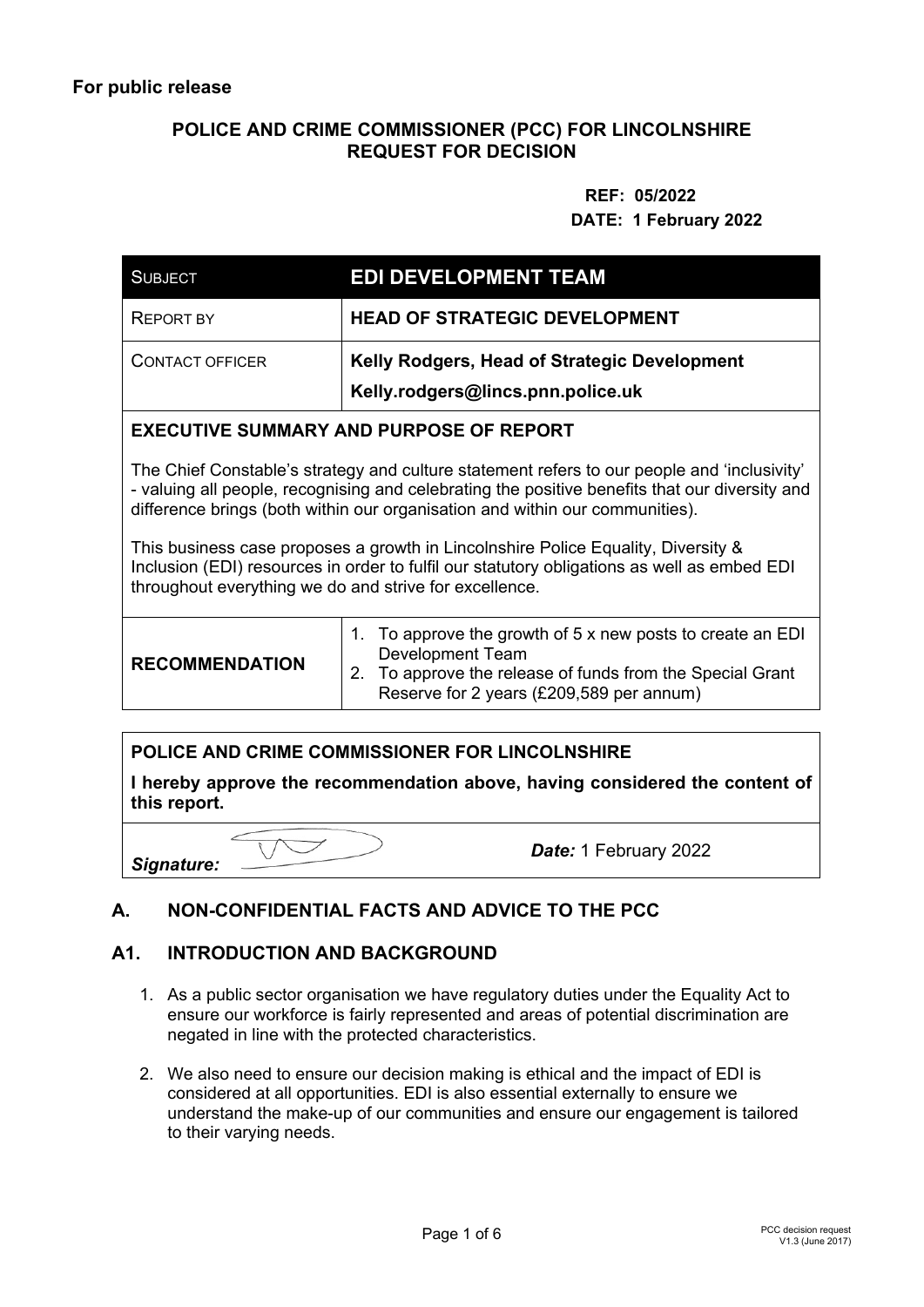- 3. The Equality Act is supported by specific duties which require public bodies to publish relevant proportionate information demonstrating their compliance with the Equality Duty; and to set themselves specific, measurable equality objectives. Knowledge and understanding of Equality Impact Assessments (EIA), which are the tool used to deliver on our public sector duties, is low within the organisation and we need to improve the consistency, quality and number of assessments undertaken to make sure we are evidencing how we have due regard to duties under the Act.
- 4. Lincolnshire Police is regularly asked to sign up to and contribute to National & Local EDI initiatives, each one with commitments which need establishing and usually reporting on.
- 5. The force is struggling to achieve its commitments to EDI and development is impeded by a lack of capacity and specialist skills / knowledge. There is little resilience for dealing with EDI matters and the current employed resource is the only subject matter expert.
- 6. The recent College of Policing peer review identified 24 areas of risk, of which was the minimal resourcing dedicated to EDI related matters affording little resilience, as well as lack of knowledge and training and support for DI across the organisation.
- 7. The understanding and knowledge of EDI matters across the organisation is very low. Apart from an input on initial training courses and ad-hoc inputs at CPD events there is little else in the way of training / support and keeping knowledge up to date.
- 8. The staff networks across the force and diversity leads have little or no support and are undertaking EDI activities on top of their existing workloads.
- 9. It is for these reasons that this business case for growth is proposed and the following roles are recruited

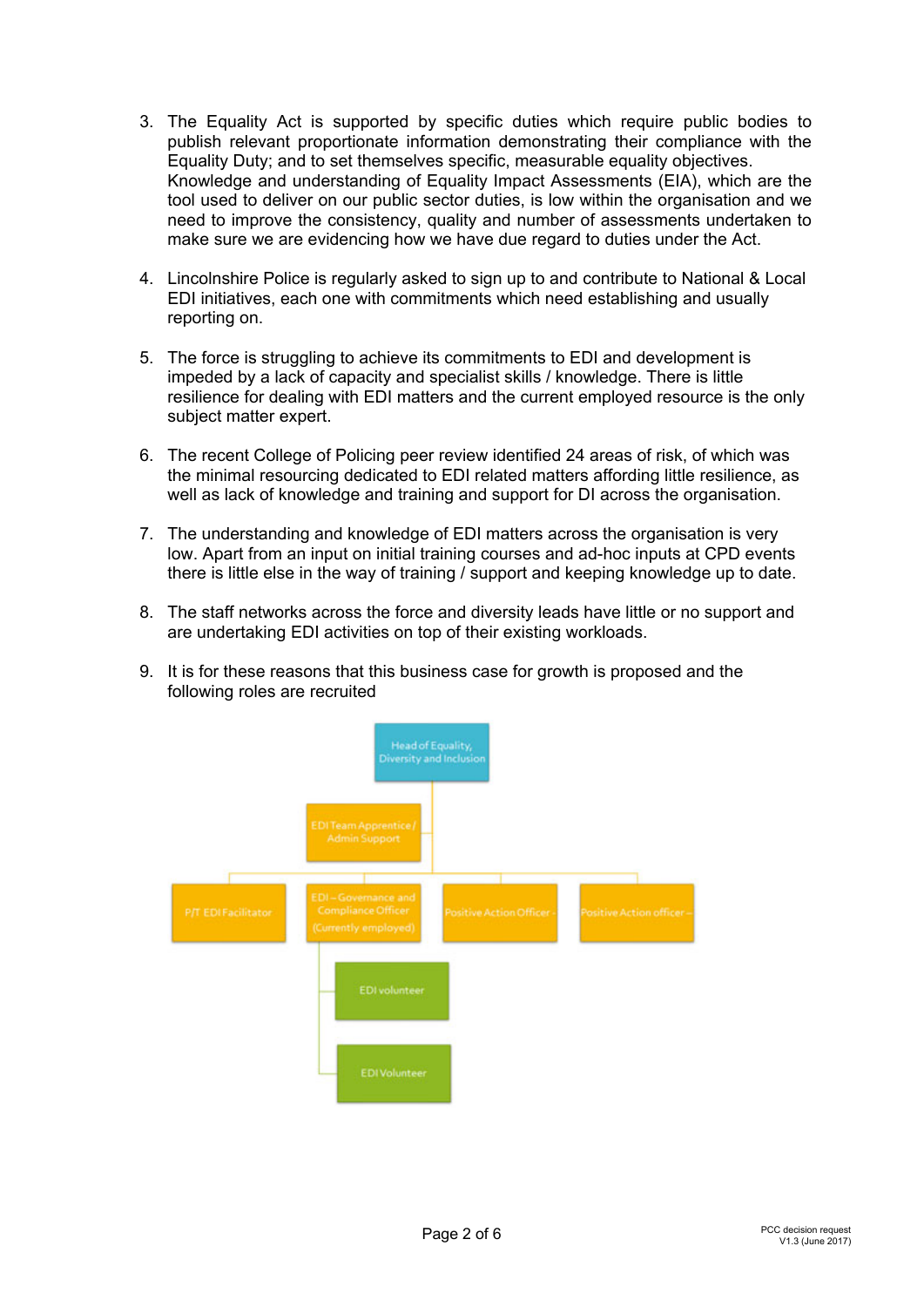The attached powerpoint explains the roles and responsibilities in more detail



### **A2. LINKS TO POLICE AND CRIME PLAN AND PCC'S STRATEGIES/PRIORITIES**

This funding will help to deliver the strategic aims and priorities set out in the key principles of the Community Safety, Policing and Criminal Justice Plan for Lincolnshire 2017-2021. These are: Community Safety and prevention in partnership; Listening, responding and being accountable; Protecting and supporting victims and the vulnerable; Policing that works.

#### Policing that works

Effective enforcement, help and assistance when you need it are critical to policing that works. I will hold the Chief Constable to account for the services he provides and ensure he continues to innovate and transform the service and gives the frontline officers the "right tools for the job" to respond to the *diverse needs of our communities.* The welfare of Lincolnshire Police officers and staff is a key concern for me and a continued and meaningful focus must be maintained to ensure the *wellbeing, resilience and reputation of the Force.* I will continue to fight for a sustainable future for Lincolnshire Police to ensure we have the money

The Chief Constable's strategy and culture statement refers to our people and 'inclusivity' - valuing all people, recognising and celebrating the positive benefits that our diversity and difference brings (both within our organisation and within our communities).

### **B. FINANCIAL CONSIDERATIONS**

Cost of the proposal is **£209,589** per annum

Costings relate to staffing costs as well as investment in associated ICT requirements and a small budget for training, expenses etc.

Funding for the first 2 years is to be sourced from the Special Grant reserve (subject to PCC approval) with subsequent years built into the baseline budget. Therefore, **total cost from Special Grant Reserve of circa £410,000** (second year will be reduced due to initial ICT costs in year 1)

Funding is to commence once recruitment of roles is completed, expected April 2022.

Whilst no quantifiable return on investment is identified, the following are seen as qualitative returns:

- Improved statutory responsibility thus better reputation as a considerate employer
- Improved EDI engagement with the workforce thus less complaints/grievances and better morale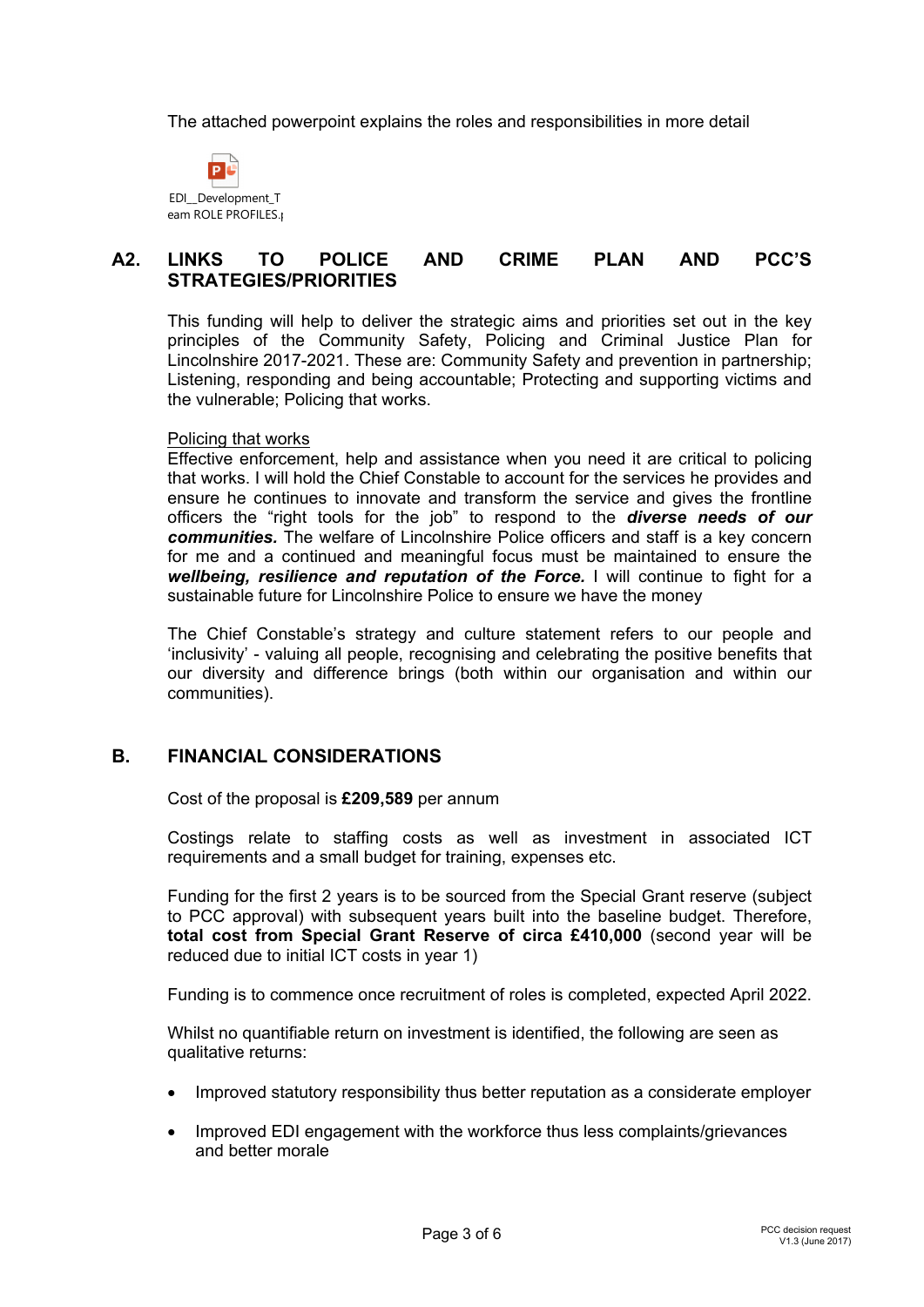- Improved EDI engagement with the communities of Lincolnshire thus better trust and confidence, especially from minority / hard to reach groups
- Improved inspection outcomes by regulatory bodies such as HMICFRS

### **C. LEGAL AND HUMAN RIGHTS CONSIDERATIONS**

*[This should include the legal powers the PCC has for making the decision]*

The Police and Crime Commissioner has a statutory obligation to engage with communities under the Police Reform and Social Responsibility Act 2011 (PRSRA).

This proposal will impact directly on improved public satisfaction, reduced crime, ASB and victimisation by focusing on diversity and inclusion, seeking to engage hard to reach groups in the community.

The proposal will also assist in ensuring the working practices of Lincolnshire Police adhere to EDI requirements thus adhering to statutory responsibilities.

### **D. PERSONNEL AND EQUALITIES ISSUES**

*[This should include a copy of the Equality Impact Assessment, if required]* 

Recruitment of these posts will apply the principles of Equality, Diversity and Inclusion, ensuring that we employ methods that embrace diversity.

Usual employment contractual considerations will apply

### **E. REVIEW ARRANGEMENTS**

The recruitment of the team and achievement of their objectives will be subject of an evaluation after years 1 and 2 in order to assess value for money.

Delivery of the subsequent EDI strategy will be reviewed through the Force EDI Board, with any exceptions raised to the Executive Board and subsequently PCSB.

### **F. RISK MANAGEMENT**

There is a risk currently raised on the Force risk register in relation to failure to deliver the Chief Constables Strategy and Culture statement around 'our people and inclusivity' due to lack of dedicated EDI resources (impacted by the current financial position) which may lead to an inability to fulfil our statutory obligations, which may have reputational risks as well as an inability to embed EDI throughout everything we do and strive for excellence

This risk will be mitigated under this proposal.

Any further risks will be highlighted through the usual risk management processes.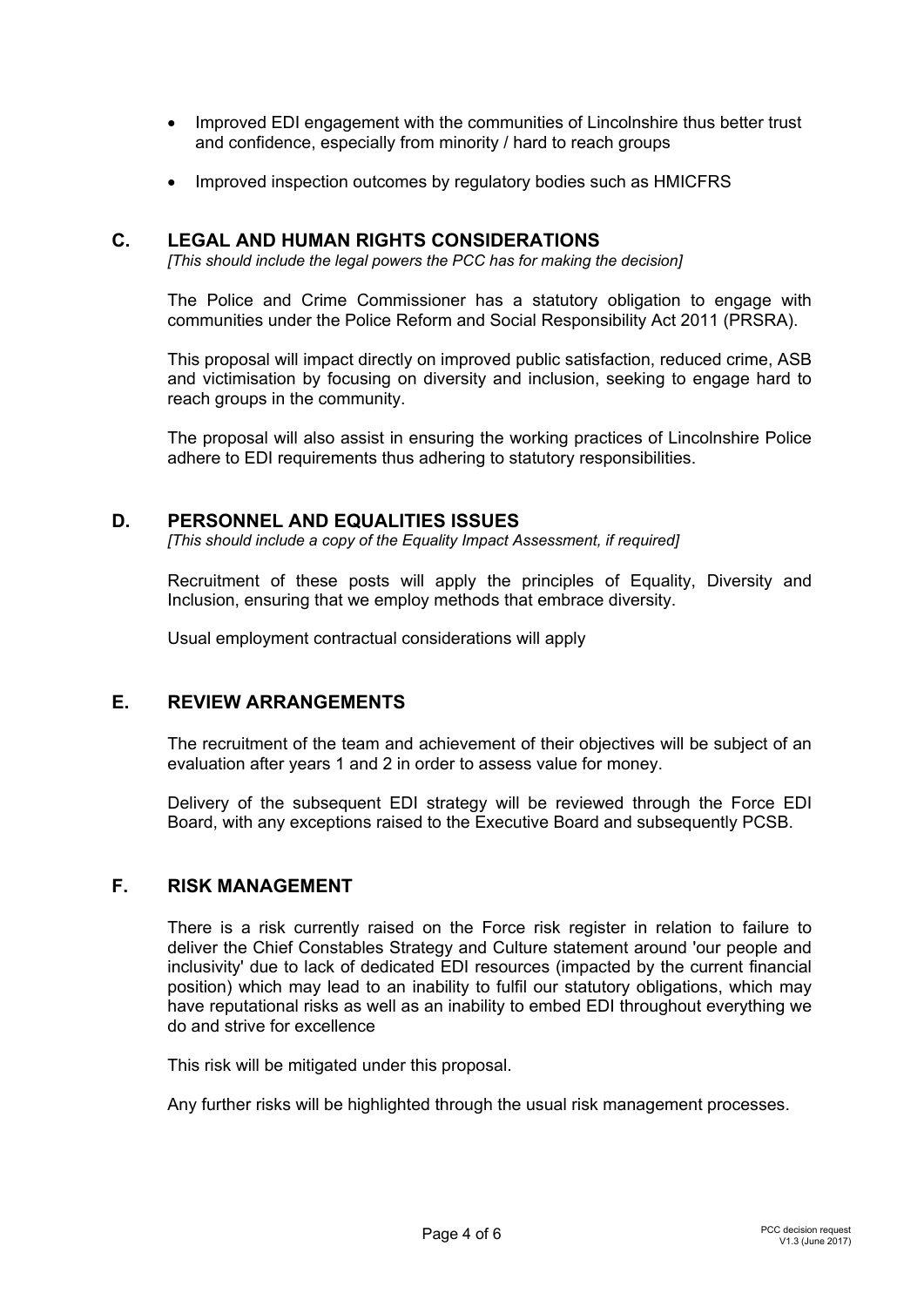## **G. PUBLIC ACCESS TO INFORMATION**

Information in this form along with any supporting material is subject to the Freedom of Information Act 2000 and other legislation. Part 1 of this form will be made available on the PCC's website within one working day of approval. However, if release by that date would compromise the implementation of the decision being approved, publication may be deferred. An explanation for any deferment must be provided below, together with a date for publication.

## **Is the publication of this form to be deferred?** No

**If Yes, for what reason:** 

**Until what date:** 

Any facts/advice/recommendations that should not be made automatically available on request should not be included in Part 1 but instead on the separate part 2 form.

**Is there a part 2 form?** No

**If Yes, for what reason:**

### **DECLARATIONS**

|                                                                                                                             | Initial to confirm |
|-----------------------------------------------------------------------------------------------------------------------------|--------------------|
| <b>Originating Officer:</b><br>The Head of Strategic Development recommends this proposal<br>for the reasons outlined above | <b>KR</b>          |
| The CC's Chief Finance Officer has been consulted on this<br>proposal                                                       | <b>SC</b>          |
| The Chief Constable has been consulted on this proposal                                                                     | <b>CH</b>          |
| The PCC's Chief Finance Officer has been consulted on this<br>proposal                                                      | JF                 |
| The PCC's Monitoring Officer has been consulted on this<br>proposal                                                         | MВ                 |